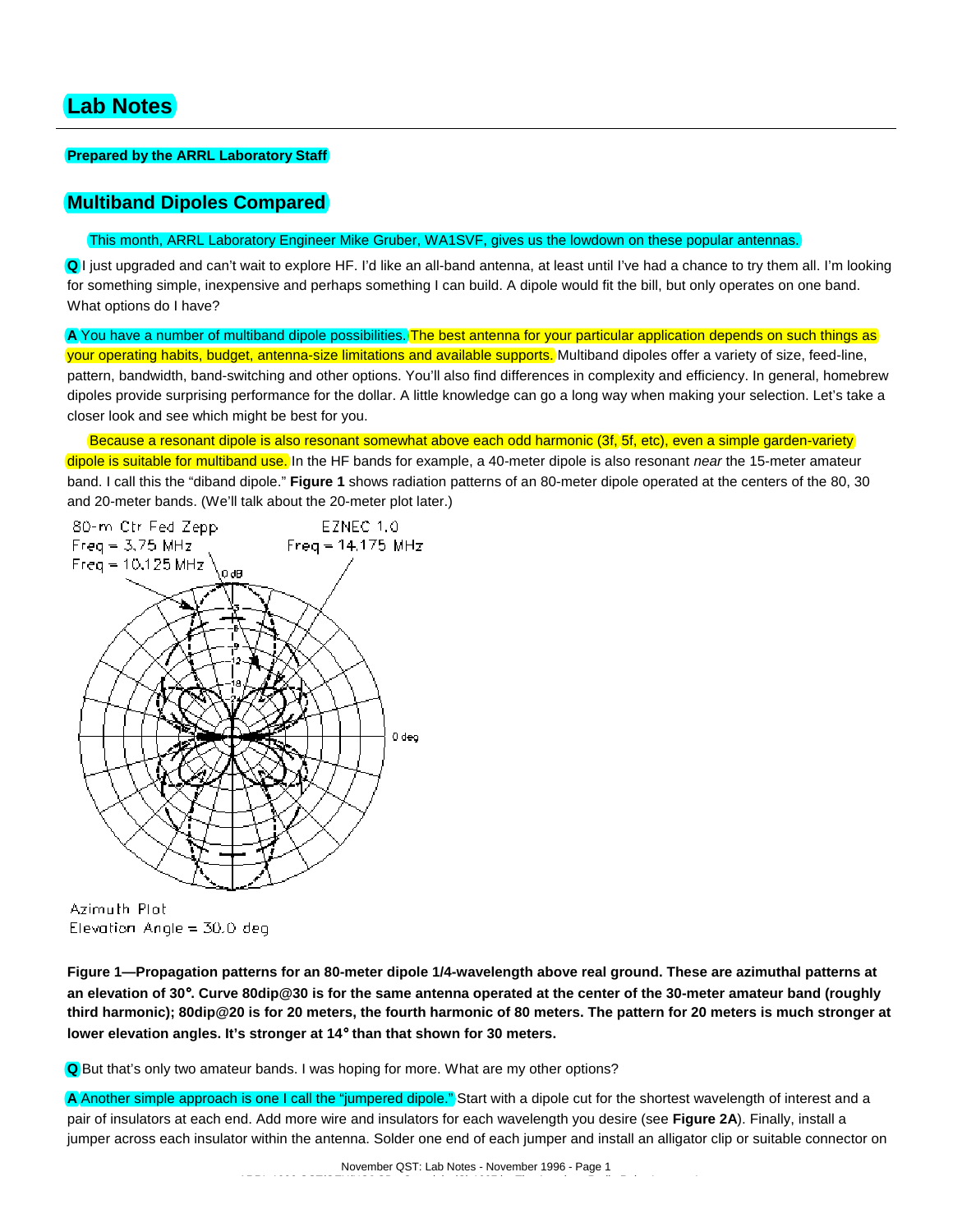the other end. You can select any of the available bands by shorting the appropriate insulators. If you intend to operate with high power, be sure the jumper contacts are suitable. I use a little electrical contact grease on the jumper contacts to prevent oxidation.

When constructing dipoles, leave extra wire for each band segment and do not solder the end connections. Start tuning with the highest frequency and work your way down. Measure the SWR at points across a band and adjust the segment length (shorter = higher frequency) until the lowest SWR is where you want it. (An SWR analyzer or similar instrument can be especially helpful when pruning multiband antennas.)

A jumpered dipole offers low loss (assuming negligible resistance across the jumpers), coax feed, uncompromised bandwidth and a standard dipole pattern without a tuner. The disadvantages are a bit rough. You need a halyard and pulley system to raise and lower the antenna *each time you switch bands*. Each band change requires a trip outdoors, sometimes in inclement weather—not a good choice for rapid or frequent band changes.



#### **Figure 2—A jumpered dipole (A) and a fan dipole (B).**

**Q** A jumpered dipole might be good for camping trips. I can roll it up and fit it in my backpack! It's too inconvenient for home use, though. Do you have some alternatives?

**A** You have two basic options for multiresonant center-fed dipoles trap dipoles and multiwire dipoles. Once properly tuned, these antennas require no further adjustments or switching. First, let's talk about trap dipoles.

Traps are tuned circuits inserted along the length of the antenna. Resonant traps are parallel resonant at some frequency, where the trap's high impedance effectively isolates or disconnects the remaining wire from the antenna segment between the traps. A resonant trap is a bit like a frequency-sensitive insulator. Correct trap placement and tuning are important.

Nonresonant traps add reactance to raise or lower an antenna's resonant frequency. When cleverly designed, a pair of traps can provide resonance on several different bands. [1]

Trap-dipole advantages include reduced size, instantaneous band-switching and a standard dipole radiation pattern. Traps serve as inductive loading below their resonant frequencies, so the physical length of a trap dipole may be shorter than a resonant wire on the antenna's lowest band. A trap dipole, therefore, may be just the answer for space limitations or a small lot. On the down side, traps increase loss, expense, complexity and maintenance. The added weight and wind loading require sturdy antenna supports. Traps also tend to decrease antenna bandwidth—a problem if you like to operate at the limits of a single band.

The other multiresonant dipole is known by many names: multiple dipole, multi-element dipole, parallel-wire or fan dipole. It can be constructed a variety of ways, but **Figure 2B** shows the technique I used to build my first antenna. Each element is individually tuned to one of the desired bands. The total feedpoint impedance becomes the parallel combination of all element impedances. Since the impedances of resonant elements should be around 50 to 75  $\Omega$  and those of nonresonant elements much higher, the total antenna impedance should be approximately that of a single resonant element. This provides a nice match for coax, and it means that only one element should be resonant on any band. HF combinations to avoid include 40/15 meters and 80/30 meters. For these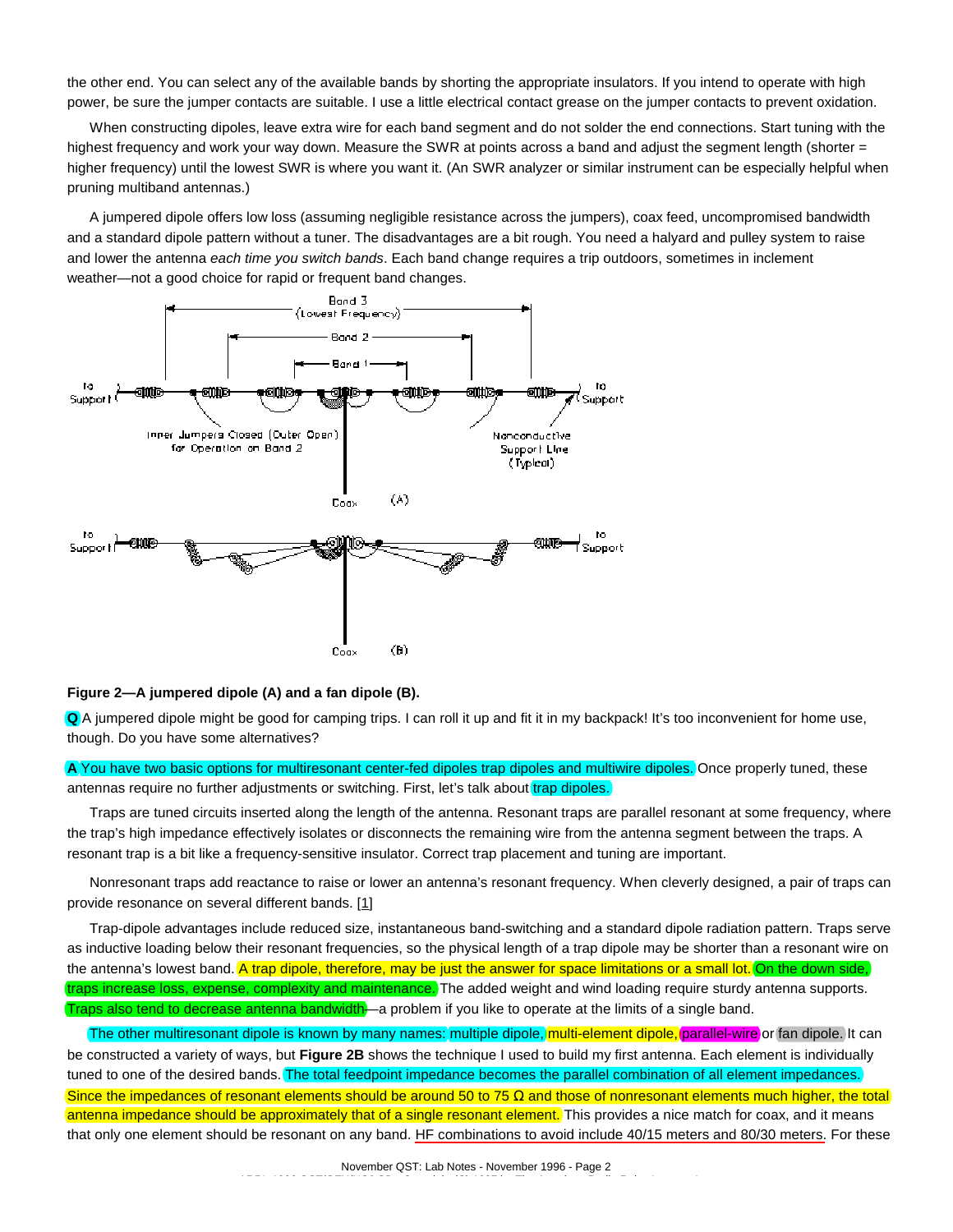cases, cut the element for the lower frequency and let it serve double duty at the odd harmonic.

In theory, we could fashion a four-wire antenna for the 80, 40, 30, 20, 15 and 10-meter bands. In practice, it may be difficult to obtain a good match on all bands. Since the resonant length of a given element in the presence of the others is not the same as a dipole by itself, tuning can be a tedious and difficult procedure. Adjust elements for resonance in order from lowest frequency to the highest. As with the jumpered dipole, I recommend leaving a little extra wire to facilitate pruning. [All of these bandwidth, adjustment and matching problems are easily solved with an antenna tuner at the transmitter, feeding the antenna through 100 feet or less of RG-8 coax.—*Ed.*]

Fan dipoles offer many of the trap-dipole advantages except reduced size. In addition to the tricky and tedious tuning procedure, the disadvantages of this antenna also include reduced bandwidth. The cost of the additional wire and insulators is minimal, so there may be some savings over a trap dipole. A fan dipole may be easier to construct, depending on the complexity of the traps being considered. If the SWR on the line of a fan dipole is low enough that transmission-line losses due to SWR are low, there may be an efficiency advantage over a trap dipole. The bandwidth advantage however, may go to the trap dipole. Trap losses, although generally considered undesirable, can help to improve the apparent bandwidth. The detrimental affects of interaction between fan dipole elements, coupled with "beneficial" effects of trap losses, tend to give the bandwidth edge to the trap dipole.

**Q** Bandwidth limitations are a concern, especially since I like to operate both CW and phone. Do you have any other recommendations?

**A Figure 3** shows one of my favorite multiband dipoles. It goes by a variety of names, the most common is probably "center-fed Zepp." Other names include the "tuned doublet" and "dipole with tuned feeders." This is essentially a dipole cut for the lowest frequency of interest and fed with ladder line. An antenna tuner matches the feed-line impedance to 50-Ω coax. Unfortunately, this antenna is widely misunderstood. Let's clarify a few points—perhaps we'll even debunk a few myths in the process

1. Ladder line is used because of its inherent low loss at HF. It does not radiate (assuming proper balance), nor does high SWR cause it to radiate.

2. High SWR on a transmission line merely increases line losses relative to those of the matched line.

3. Any power that is *not* dissipated in the feed line, tuner or transmitter is *radiated* by the antenna.



**Figure 3—A dipole fed by ladder line and a tuner is a simple multiband antenna (once the feed-line length has been experimentally determined, see text). This antenna is often called a center-fed Zepp, although any similarity to a true Zepp antenna is purely visual. Drawing is not to scale.**

The center-fed Zepp can be remarkably efficient, despite the relatively high SWR along its feed line. The secret is the ladder line's low loss, but the antenna tuner is another story. Tuner losses can vary widely with band, impedance mismatch, component quality and circuit design. A balun at the tuner output can be very lossy in this type of system. *Do not install a balun between the ladder line and antenna;* they're both balanced already!

The antenna length should be about a half wavelength at the lowest frequency of interest for best results, but the length is not critical. A typical length for an 80 to 10-meter version is 127 to 135 feet. There is no magic feed-line length either, but it may require adjustment for your particular installation. Remember, the feed-line impedance varies along a mismatched line. If your tuner has difficulty on some bands or you experience "RF in the shack," add or subtract 1/8 wavelength (for the troublesome band) of antenna feed line. You may need to repeat this if other bands become difficult to tune, but a little perseverance usually fixes them all.

Advantages of the center-fed Zepp include all-band coverage, minimal weight and low cost. Disadvantages are the expense of